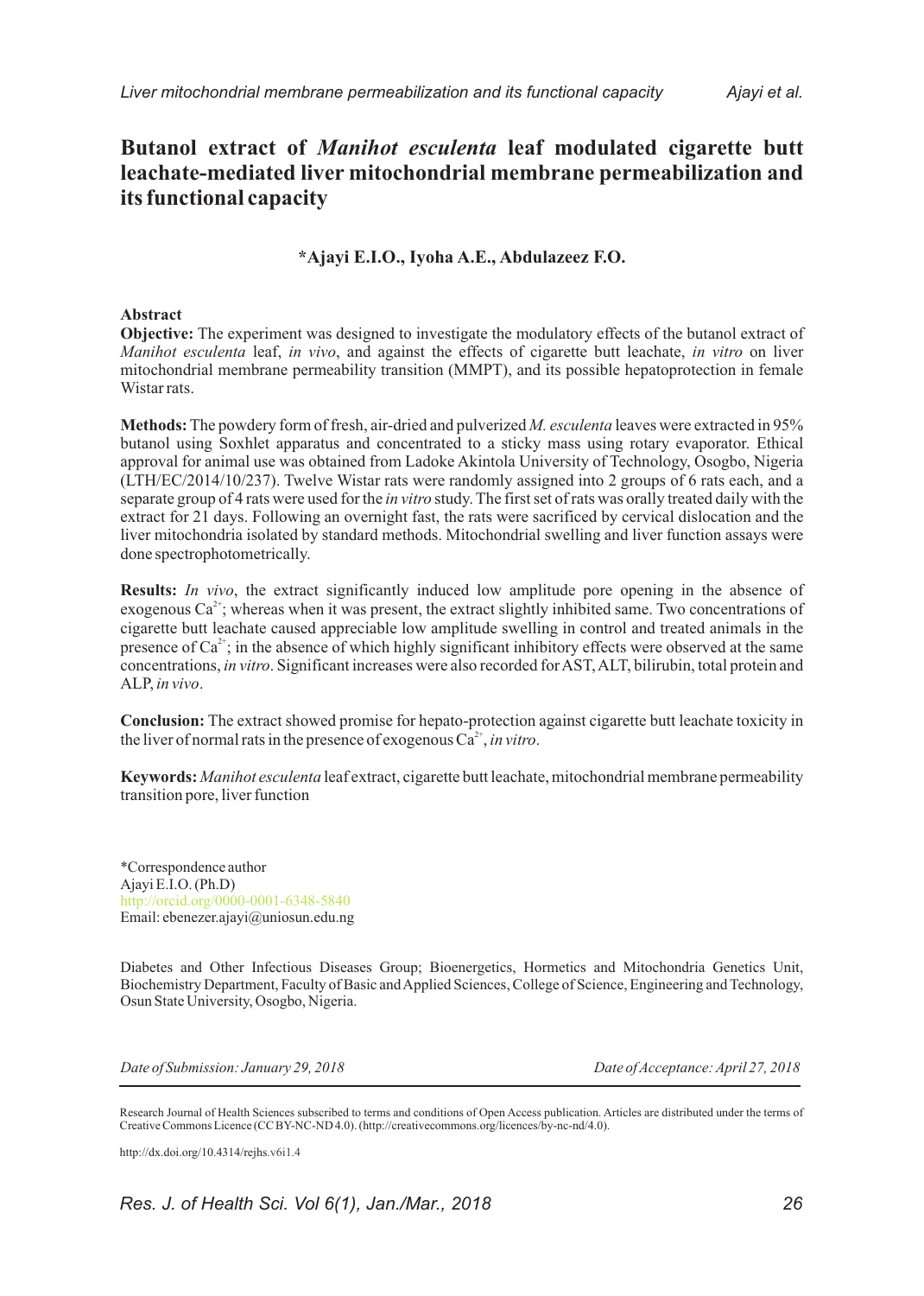# **Extrait de butanol de Manihot esculenta feuilleté de mégot de cigarette à médiation par lixiviat mitochondrial et sa capacité fonctionnelle**

## **\*Ajayi E.I.O., Iyoha A.E., Abdulazeez F.O.**

### **Resume**

**Objectif:** L'expérience a été conçue pour étudier les effets modulatoires de l'extrait de butanol de Manihot esculenta in vivo et contre les effets du lixiviat des mégots de cigarettes in vitro sur la transition de la perméabilité membranaire mitochondriale du foie (MMPT) et son éventuelle hépatoprotection chez la femelle Rats Wistar.

**Méthodes:** La forme pulvérulente de feuilles de M. esculenta fraîches, séchées à l'air et pulvérisées a été extraite dans du butanol à 95% en utilisant un appareil Soxhlet et concentrée en une masse collante à l'aide d'un évaporateur rotatif. L'approbation éthique pour l'utilisation des animaux a été obtenue auprès de l'Université de Technologie Ladoke Akintola, Osogbo, Nigeria (LTH / EC / 2014/10/237). Douze rats Wistar ont été répartis au hasard en 2 groupes de 6 rats chacun, et un groupe séparé de 4 rats a été utilisé pour l'étude in vitro. Le premier groupe de rats a été traité par voie orale tous les jours avec l'extrait pendant 21 jours. Après un jeûne d'une nuit, les rats ont été sacrifiés par dislocation cervicale et les mitochondries du foie ont été isolées par des méthodes standard. Gonflement mitochondrial et les tests de la fonction hépatique ont été réalisés par spectrophotométrie.

**Résultats:** *In vivo*, l'extrait induit significativement une ouverture de pores de faible amplitude en l'absence de Ca<sup>2+</sup> exogène; alors que lorsqu'il était présent, l'extrait inhibait légèrement le même. Deux concentrations de lixiviat de mégots de cigarettes ont provoqué un gonflement de faible amplitude appréciable chez les animaux témoins et traités en présence de  $Ca^{2+}$ ; en l'absence de quoi des effets inhibiteurs hautement significatifs ont été observés aux mêmes concentrations, *in vitro*. Des augmentations significatives ont également été enregistrées pour l'AST, l'ALT, la bilirubine, la protéine totale et l'ALP, *in vivo*.

**Conclusion:** L'extrait s'est avéré prometteur pour la protection hépatique contre la toxicité des lixiviats de mégots de cigarettes dans le foie de rats normaux en présence de  $\widehat{\text{Ca}}^{2+}$  exogène, in vitro.

**Mots clés:** Extrait de feuille de *Manihot esculenta*, lixiviat de mégots de cigarette, pore de transition de perméabilité membranaire mitochondriale, fonction hépatique

Ajayi E.I.O. (Ph.D) Email: ebenezer.ajayi@uniosun.edu.ng \*Correspondance auteur http://orcid.org/0000-0001-6348-5840

Diabetes and Other Infectious Diseases Group; Bioenergetics, Hormetics and Mitochondria Genetics Unit, Biochemistry Department, Faculty of Basic and Applied Sciences, College of Science, Engineering and Technology, Osun State University, Osogbo, Nigeria.

*Date of Submission: January 29, 2018 Date of Acceptance: April 27, 2018*

Research Journal of Health Sciences subscribed to terms and conditions of Open Access publication. Articles are distributed under the terms of Creative Commons Licence (CC BY-NC-ND 4.0). (http://creativecommons.org/licences/by-nc-nd/4.0).

http://dx.doi.org/10.4314/rejhs.v6i1.4

*Res. J. of Health Sci. Vol 6(1), Jan./Mar., 2018 27*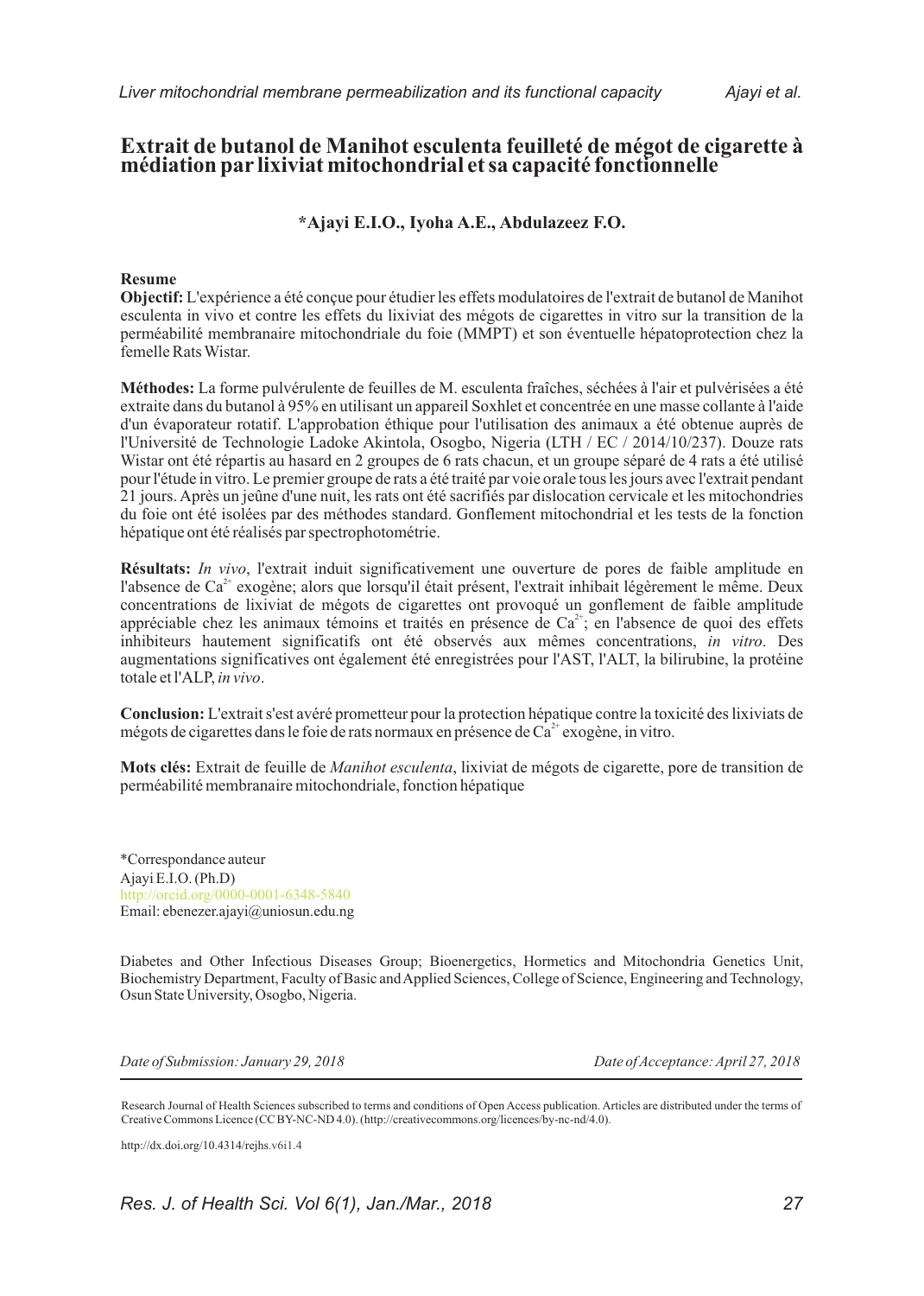#### **INTRODUCTION**

Cells under stress activate survival and death signaling pathways. Cell death signaling frequently converges on mitochondria, a process that is controlled by the activities of pro- and antiapoptotic BCL-2 proteins (1). Studies have shown that oxidative stress induces apoptosis (2, 3). Inhibition of the mitochondrial apoptosis pathway through pro-apoptotic BCL-2 proteins could prevent eventual release of cytochrome c from the mitochondrial intermembrane space to the cytosol (4). BCL-2, BCL-XL and MCL-1 modulation of  $Ca<sup>2+</sup>$  signalling during oxidative stress may also play a vital role in nephroprotection. Hence manipulating the prosurvival BCL-2 family members may be beneficial in developing future therapies for neurodegenerative disorders (1). Calcium is a universal messenger regulating many physiological functions, including the ability of the cell to undergo apoptosis (5). In physiopathological conditions including diabetes, apoptotic processes become dysregulated, leading to tissue wastage due to excessive apoptosis. Compounds that inhibit pore opening, including lycopene, zeaxanthin, ginsenosides Rg3, ginkgolides A, B and C; withanolide, icarin, epimedoside and breviflavone could alter calcium levels (6).

The MMPT involves a sudden, and initially reversible increase in permeability of the inner mitochondrial membrane to solutes up to 1.5 kDa due to the pore formed across the inner and outer membranes of mitochondria (7). The pore opening causes depolarization of the mitochondrial membrane potential, loss of the  $H^+$ gradient, uncoupling of oxidative phosphorylation, ATP depletion, and mitochondrial swelling (8, 9). It is commonly defined by its inhibition by potent inhibitors including spermine, cyclosporin A or their derivatives that bind to mitochondrial cyclophilin (peptidyl- prolyl-cis–trans-isomerase) such as Nmethyl-Val-4-cyclosporin A. Spermine- and cyclosporin A-mediated inhibition of the permeability transition is transient (lasting 60 min) (10). A diverse range of stimuli can control the MMPT in both isolated mitochondria and intact cells. Full-blown permeability transition causes uncoupling of the respiratory chain with collapse of the electrochemical proton gradient  $\Delta \Psi$ m and cessation of ATP synthesis, matrix Ca<sup>2+</sup> outflow, depletion of reduced glutathione, depletion of NADPH, hypergeneration of superoxide anion, and mitochondrial release of

intermembrane proteins (11). Several of the consequences of permeability transition themselves favour opening of the permeability transition pore, implying that permeability transition is a self-amplifying process (12). Periodic reversible opening of the permeability transition pore allows for the release of  $Ca<sup>2+</sup>$  from the mitochondrial matrix, thereby participating in  $Ca^{2+}$  homeostasis and/or the generation of  $Ca^{2+}$ waves  $(Ca^{2+}$ -induced  $Ca^{2+}$ -release) (13). The intrinsic (mitochondrial) pathway of apoptosis leads to the release of cytochrome c following two crucial events including massive colloidosmotic swelling of the mitochondrial matrix and rupture or bursting of the outer membrane. Indeed, this seemed to be the case in a number of experiments performed using isolated mitochondria in vitro (14, 15, 16). The aim of this experiment therefore was to assess the effect of butanol extract of Manihot esculenta leaf on liver mitochondrial swelling in otherwise normal rats, *in vivo*; the modulatory effects of the extract pretreatment against cigarette butt leachate mutagenic perturbations of the mitochondrial membrane permeability transition pore opening, *in vitro* and the effects of oral administration of the extract on liver function.

Cassava leaves, particularly the first matured leaves and the tender petioles and stem are a major food in Africa (17). It has become a staple vegetable and forage in African countries such as Congo, Sierra Leone, Madagascar and Nigeria due to its richness in protein and betacarotenoids (18), the latter which are potent antioxidants (19).

Tobacco is the single greatest cause of preventable death in developed countries and an important cause of premature death worldwide. As many as half of people who use tobacco die from the results of this use. Each year, tobacco causes about 6 million deaths (about 10% of all deaths) with 0.6 million of these occurring in non-smokers due to second hand smoke (20). Environmental tobacco smoke or secondhand smoke has been shown to cause adverse health effects in people of all ages (21). The prevalence of cigarette smoking among youths and adults in Nigeria is high and alarming (22). In restaurants and bars, spent tobacco in the form of ashes and butts are handled and disposed indiscriminately leading to environmental pollution. Cigarette butts are the most usual form of litter in the world, as approximately 5.6 trillion cigarettes are smoked every year worldwide (23). Owing to the ubiquitous nature and magnitude of cigarette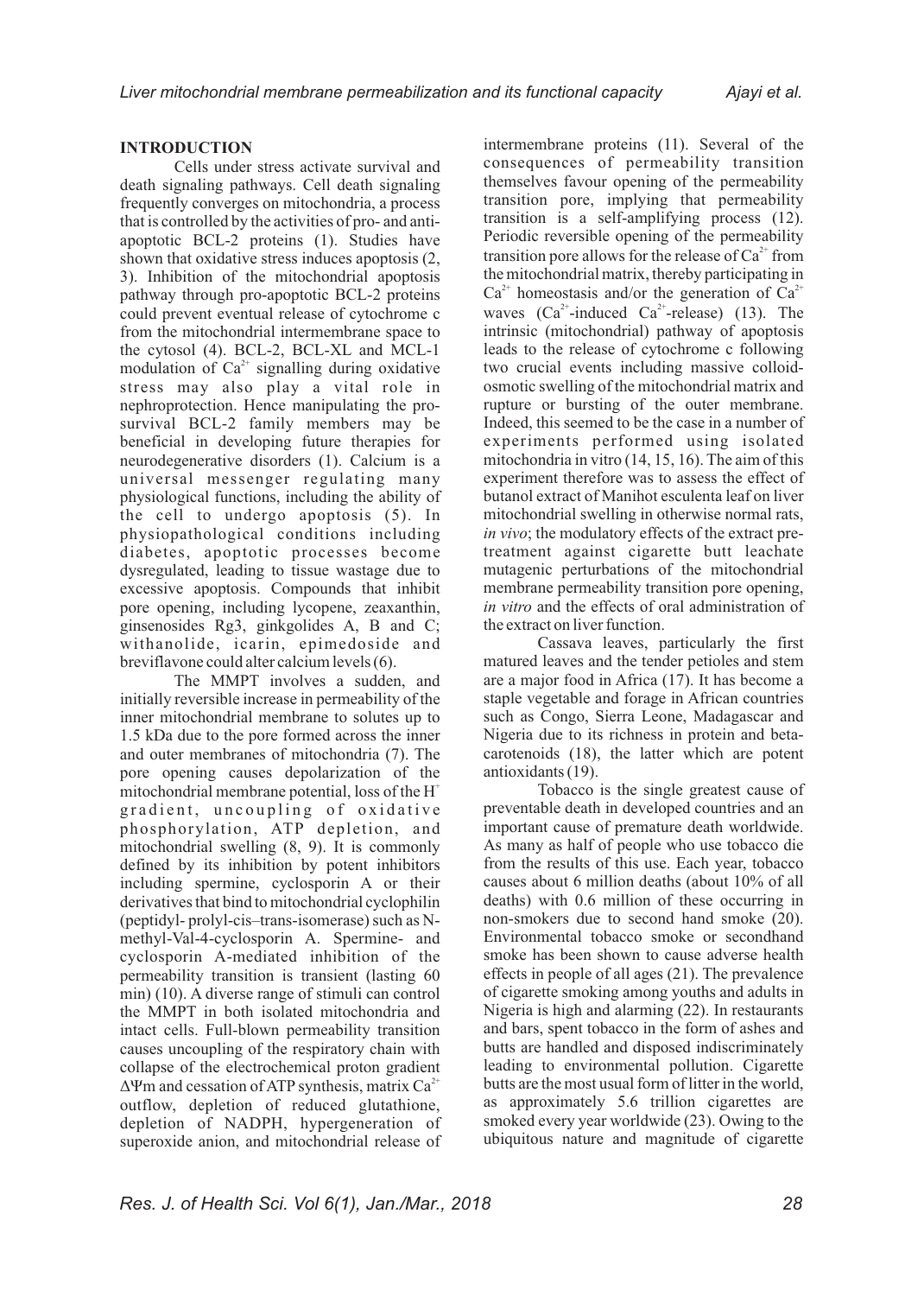butts discharged into the environment; studies are needed to determine whether cigarette butt waste can exert 'mitotoxic' effects in the course of exposure to the leachate. A plethora of highly toxic chemicals are introduced to the environment via cigarette particulate matter (tar) and butt-ashes leachate. These may include carbon monoxide, hydrogen cyanide, nitrogen oxides, polycyclic aromatic hydrocarbons, ammonia, acetaldehyde, formaldehyde, benzene, phenol, argon, pyridines and acetone, over 50 of which are known to be carcinogenic to humans (24).

Smoked cigarette tobacco, (un)smoked cigarette filters litter waste bins, dumpsites and roadsides through which arsenic, nicotine, polycyclic aromatic hydrocarbons and heavy metals are released into the environment (25, 26, 27). The risks of poisoning from these toxicants resulting from long-term exposure may manifest in many forms of cancer including kidney cancer (28), cancer of the larynx and head and neck (29, 30), bladder cancer (31), cancer of the esophagus (32), cancer of the pancreas (33) and stomach cancer  $(34)$ .

#### **MATERIALS AND METHODS**

**Plant and Cigarette Materials:** Fresh *M. esculenta* leaves were collected from a farm in Osun State University, Osogbo. They were identified and authenticated (Voucher Number: UIH002/1094) by Mr. S. B. Adeyemi at the Plant Biology Department, University of Ilorin, Kwara State, and were deposited at the herbarium. The leaves were air-dried for three (3) weeks, and extracted in 95% ethanol using Soxhlet apparatus. The extract was concentrated at a lower temperature under reduced pressure in a rotary evaporator (LIDA XMT-J7000/RE52-3 iDNA). The cigarette butt leachate was prepared by soaking 40 mg cigarette ashes from the same cigarette brand in 2 ml distilled water for 24 hours. This was spun in table centrifuge at 3000 X g for 10 minutes and the supernatant was used for this study.

**Animals and Treatment Regimen:** Ethical approval for animal use was obtained from Ladoke Akintola University of Technology, Osogbo, Nigeria (LTH/EC/2014/10/237). The rats weighing about 80 – 120 g were kept in metabolic cages, acclimatized for 2 weeks, fed normal rat chow and allowed access to water, *ad libitum*. After the acclimatization, the butanol extract was suspended in olive oil at 750 mg/kg and administered by oral gavage for 21 days. The separate group of 4 rats was used for the *in vitro*  study over 200 – 1400 µg/ml extract concentration range.

**Liver Mitochondrial Membrane Permeability Transition Pore Opening:** At the end of the administration of butanol extract of *M. esculenta* leaf, liver mitochondria were prepared by the method of Sanz *et al.* (35) with slight modifications. Briefly, the rats were sacrificed by cervical dislocation and the livers dissected and trimmed to remove excess tissue, rinsed in Buffer C, patted dry and weighed. The liver was then minced with a pair of scissors and poured into the homogenizing flask adding 10% MSTHE buffer (210 mM mannitol, 70 mM sucrose, 5mM TRIS and 5 mM HEPES-KOH, pH 7.4 and 1 mM EGTA) was added and then homogenized with Potter-Elvhenjam homogenizer. The whole process was carried out on ice to preserve the integrity of the mitochondria. The homogenized tissue was then implored into a high-speed cold centrifuge, where the nuclear fraction, unbroken cells and cell debris were sedimented by centrifugation at  $2500 \times g$  for 10 minutes. The supernatant was poured into a new centrifuge tube and the pellet was discarded. The supernatant was then centrifuging again at the speed of  $9000 \times g$  for 20minutes to sediment the mitochondria pellets. The brown pellets were washed with MSTHE buffer containing 5% BSA at  $6000 \times g$  for 10 minutes, after which the pellet was made homogenous following aspiration and suspension in MSTHE buffer lacking EDTA in aliquots kept on ice. The assessment of liver MMPT was done within 4 hours after mitochondria isolation following the protocol of Lapidus and Sokolove (7), which works on the principle that mitochondria that have accumulated calcium can be induced to undergo a permeability transition. The inner membrane becomes non-selectively permeable to small (1500 Daltons) solutes and show colloid-osmotic i.e. large amplitude swelling which results in a decreased photometric absorption at 540 nm as their refractive index changes so that less light is passed across the cuvette which results in a decrease in the light absorbance measured with a spectrophotometer. To avoid any complications that changes in the redox state of the respiratory chain components might cause, the wavelength of the incident light should be at the isobestic point from the cytochromes (520 nm or 540 nm) as used in several studies on isolated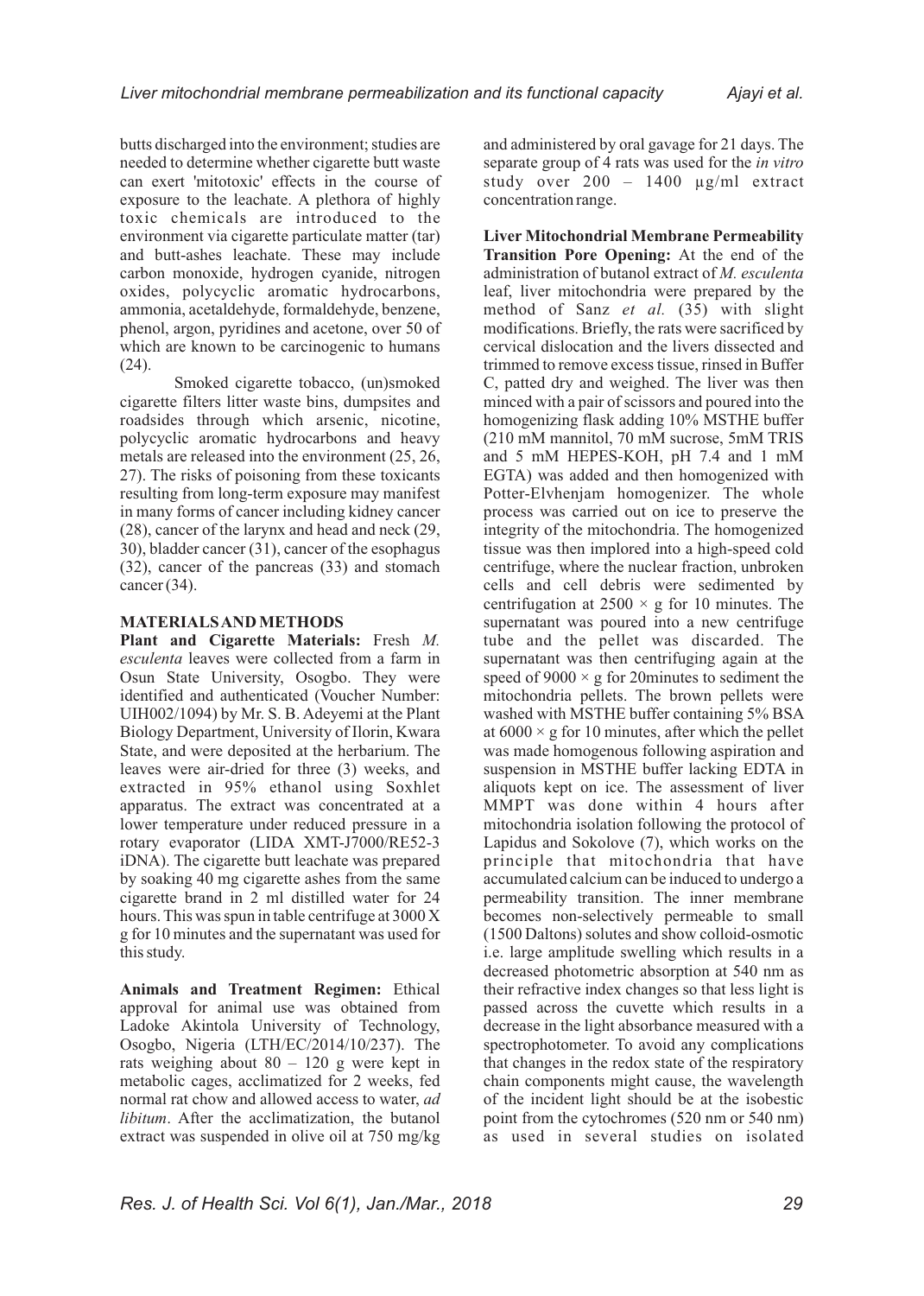mitochondria (7).

Thus, the rate of change in absorbance was monitored at 540 nm under energized and deenergized conditions using Camspec M106 spectrophotometer (Spectronic Camspec Ltd, UK), *viz*: liver mitochondria [(1.0 mg/ml BSA equivalent, by protein determination following Lowry's method (36)] in MSTHE buffer were preincubated in the presence of 2 mM rotenone, energized with 5mM sodium succinate to support swelling in the absence or presence of exogenous Calcium (5.68 mM CaCl<sub>2</sub>) and 1mM spermine as triggering and inhibiting agents, respectively. For the effects of the extract on the liver MMPT, *in vitro*, other additions were made to the reaction mixture in the cuvette (200, 600, 1000 and 14000  $\mu$ g/ml as 10, 30, 50 and 70  $\mu$ l, respectively). The incubation of the concentrations of cigarette butt leachate (CBL) was done with mitochondria in the presence of 2 mM rotenone at 30 ºC for 3 minutes prior to the addition of  $5.68 \text{ mM } CaCl<sub>2</sub>$ , 30 seconds after which the assay was energised by 5 mM sodium succinate**.**

**Live r Func tion and Total Prot e in Quantification:** Following sacrifice of the rats, sera were prepared from blood collected into plain tubes that were allowed to stand at room temperature for 5 minutes and spun in a table top centrifuge at  $3000 \times g$  for 20 minutes. Sera were stored at  $-35^\circ$  C till further use. Biochemical markers of liver function as well as total protein were determined thereafter. Aspartate aminotransferase (AST) and Alanine aminotransferase (ALT) activity and the bilirubin and total protein concentration were determined upon sacrifice after 5 days of treatment by standard methods using Randox® kits (England) following manufacturer's instructions. Absorbance for the respective parameter was read at the specified wavelengths (nm) in  $CamSpec^{\circ} 105$  UV-Vis spectrophotometer (UK).

**Statistical Analyses:** Data were analyzed with ANOVA (SPSS vs 20.0) and results were presented as Mean  $\pm$  SD (p<0.05).

### **RESULTS**

The results showed that the extract at 750 mg/kg significantly  $(p<0.05)$  triggered low amplitude swelling  $(-0.034\pm0.020, 2\text{-fold})$ compared to the control groups  $(-0.017\pm0.006)$  in the absence of exogenous  $Ca^{2+}$ ; whereas in the presence of exogenous  $Ca^{2+}$ , the extract slight inhibited spermine-sensitive liver MMPT pore opening compared to control (-0.093±0.024,  $2.75-fold; -0.109\pm0.030, 2.71-fold,$ respectively). Concentrations of cigarette butt leachate  $(200\mu g/ml, \text{CBL}_{10} \text{ and } 600\mu g/ml,$  $\text{CBL}_{30}$ ) caused appreciable amplitude swelling of the pore in control  $(-0.089 \pm 0.023, \text{CBL}_{30})$  and treated  $(-0.063\pm0.019, \text{ CBL}_{10})$  animals in the presence of  $Ca^{2+}$ ; while highly significant inhibitory effects were observed for the CBL in control and treated groups at 200µg/ml (-  $0.020\pm0.008$ , CBL<sub>10</sub>) and  $600\mu$ g/ml (- $0.024 \pm 0.020$ , CBL<sub>30</sub>), respectively, *in vitro*. Significant increases were recorded for AST, ALT, bilirubin, total protein and ALP following oral administration of 750 mg/kg *M. esculenta*  leaf compared to the control animals. There were significant increases (p<0.05) in the concentrations of AST, ALT, total and direct bilirubin as well as total protein following oral administration of butane extract of *M. esculenta* leaf to otherwise normal rats: AST level was found to be significantly increased  $(41.08\pm1.08$ U/L vs 22.44±0.57 U/L). ALT level also significantly in the treated animals compared to control group (92.65±1.5 U/L vs 28.17±0.83 U/L). Total bilirubin was less significantly increased following treatment compared to and direct bilirubin (16.95±0.4 µmol/L, 81.83±0.2 µmol/L; 13.07±0.35 µmol/L, 58.43±0.46 µmol/L, respectively). Total protein level was also significantly increased by the extract treatment compared to the control group (30.14±0.86 mg/dLvs 20.82±1.32 mg/dL).

#### **DISCUSSION**

The extract had a significant induction effect of pore opening (-0.034±0.02, 2fold) when compared to the status of the pore, *ab initio* in the absence of exogenous Ca<sup>2+</sup> (-0.017 $\pm$ 0.006). This may be a reflection of the ability of the extract to trigger cell death through the mitochondrial pathway. However, the apparently significant low amplitude swelling and induction effect of butanol extract of *M. esculenta* leaf on rat liver MMPT pore opening observed in the presence of  $Ca^{2+}$  (2.7 fold) significant mitoprotection in the control (2.71 fold). In the control group, *in vitro*  perturbation of the liver MMPT pore opening by the concentrations of cigarette butt leachate  $(CBL<sub>10</sub>$  and  $CBL<sub>30</sub>$ ) slightly induced (2.34 and 1.68 folds) compared to  $Ca<sup>2+</sup>$  (2.71 fold); whereas following treatment, triggering of liver MMPT by CBL<sub>10</sub> reduced to 1.60-fold while that of CBL<sub>30</sub> increased to 2.78-fold. This may be a case of public health concern as accumulation of arsenic, nicotine, polycyclic aromatic hydrocarbons, heavy metals and a plethora of other toxicants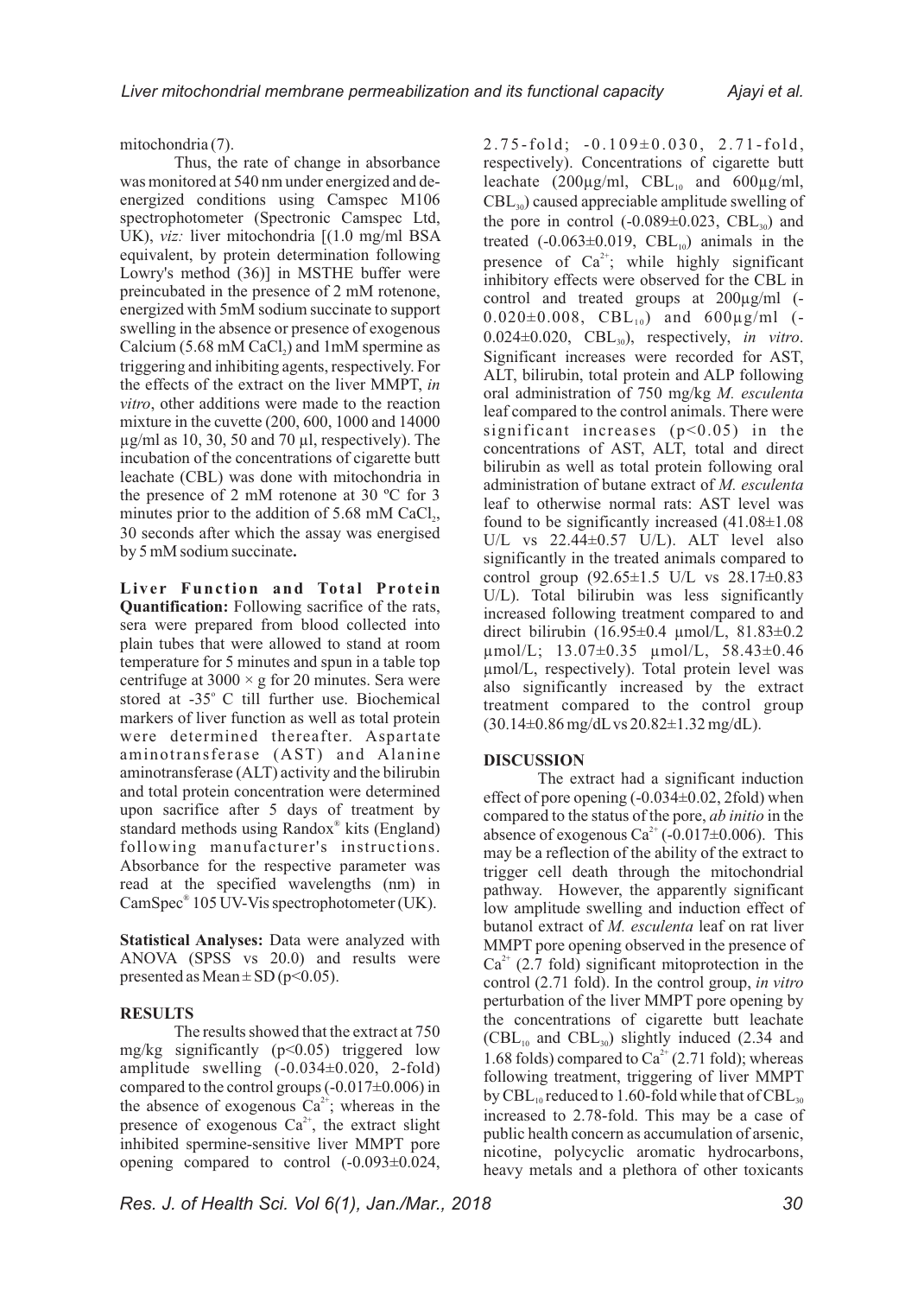from smoked cigarette tobacco, (un)smoked cigarette filters may overwhelm the liver. This concern is in consonance with the report of Moriwaki *et al*. (27) that smoked cigarette tobacco and (un)smoked cigarette filters litter waste bins, dumpsites and roadsides through which are released into the environment. Increased AST, ALT, bilirubin and total protein following administration of the extract suggest that though the extract improved protein synthesis by the liver, the rate of break-down of the proteins was also increased leading to elevated levels of bilirubin. The extract may also be toxic to the liver having caused cytolysis of plasma membrane of the hepatocytes as suggested by the increased AST and ALT levels (37).

#### **CONCLUSION**

The outcome of this research indicate that the butanol extract of *M. esculenta* possess certain hepatotoxic bioactive compounds that could induce liver MMPT pore opening in normal rats, *in vivo*. Oral administration of the same extract offered mitoprotection against cigarette butt leachate toxicity, *in vitro* in the liver of normal rats in the presence of exogenous  $Ca^{2+}$ . Thus it can be concluded that the extract could be useful in the prevention of pore opening that could lead to the activation of the mitochondrial apoptotic pathway caused by exposure to cigarette waste.

**Acknowledgements:** The authors acknowledge the service of the technologists at the Biochemistry Department, Faculty of Basic and Applied Sciences, Osun State University, Osogbo, Nigeria.

**Conflict of Interest:** The authors declare that they do not have any conflict of interest or competing / financial interests.

#### **REFERENCES**

- 1. Ujval A. and Jochen H. M. P. Anti-apoptotic BCL-2 family proteins in acute neural injury. Front Cell Neurosci. 2014, 8: 281.
- 2. Concannon C. G., Tuffy L. P., Weisova P., Bonner H. P., Davila D., Bonner C. et al. AMP kinasemediated activation of the BH3-only protein Bim couples energy depletion to stress-induced apoptosis. J. Cell Biol. 2010, 189, 83–94.
- 3. D'Orsi B., Bonner H., Tuffy L. P., Dussmann H., Woods I., Courtney M. J. et al. Calpains are downstream effectors of bax-dependent excitotoxic apoptosis. J. Neurosci. 2012, 32:1847–1858.
- 4. Kilbride S. M. and Prehn J. H. Central roles of apoptotic proteins in mitochondrial function. Oncogene 2013, 32, 2703-2711 10.1038/onc.2012.348.
- 5. Dubois C., Fabien V. A., Natacha P. (2013). Targeting apoptosis by the remodelling of calcium-transporting proteins in cancerogenesis. FEBS Journal 280: 5500–5510.
- 6. Chucair A. J., Rotstein N. P., SanGiovanni J. P., During A., Chew E.Y., Politi L.E. Lutein a n d zeaxanthin protect photoreceptors from apoptosis induced by oxidative stress: relation with docosahexaenoic acid. Invest Ophthalmol Vis Sci. 2007, 48:5168–5177.
- 7. Lapidus R. G. and Sokolove P. M. Spermine inhibition of the permeability transition of isolated rat liver mitochondria: An investigation mechanism. Archives of Biochemistry and Biophysics 1993, 3061: 246-253.
- 8. Kroemer G. and Reed J. C. Mitochondrial control of cell death. Nat Med. 2000, 6:513–519.
- 9. Vieira H. L., Costantini P., Belzacq A. S., Larochette N., De Pablo M. A., Zamzami N. et al. Oxidation of a critical thiol residue of the adenine nucleotide translocator enforces Bcl-2 independent permeability transition pore opening and apoptosis. Oncogene 2000, 19:307–314.
- 10. Zamzami N. and Kroemer G. The mitochondrion in apoptosis: how Pandora's box opens. Nat Rev Mol Cell Biol 2001, 2:67–71
- 11. Wei Y., Lin X. and Zhu C. Chiral separation of some  $\beta$ -blockers using electrophoresis with dual cyclodextrin systems. Canadian Journal of Analytical Sciences and Spectroscopy 2005, 50. 3: 135–140.
- 12. Crompton M. The mitochondrial permeability transition pore and its role in cell death. Biochem. J. 1999, 341: 233–249.
- 13. Woodfield K., Ruck, A., Brdiczka, D. and Halestrap, A. P. Direct demonstration of specific interactions between cyclophilin-D and the adenine nucleotide translocase confirm their role in the mitochondrial permeability transition. Biochemical Journal 1998, 336, 287–290.
- 14. Green D.R. and Kroemer G. The pathophysiology of mitochondrial cell death. Science 2004, 305: 626–629.
- 15. Anyasor G.N., Ajayi E.I.O., Saliu J.A., Ajagbonna O., Olorunsogo O. O. (2009). Artesunate opens mitochondrial membrane permeability transition pore. Ann Trop Med Public Health 2009, 2(2): 39-41.
- 16. Chipuk J., Moldoveanu T., Llambi F., Parsons M. and Green D. The BCL-2 family reunion. Mol Cell 2010, 37: 299–310.
- 17. Achidi A.U., Ajayi O.A , Bokanga M. and Maziya-Dixon B. The Use of Cassava Leaves as Food in Africa. Ecology of Food and Nutrition 2005, 44(6):423-435.
- 18. Parmar A., Sturm B. and Hensel O. Crops that feed the world: Production and improvement of cassava for food, feed, and industrial uses. Food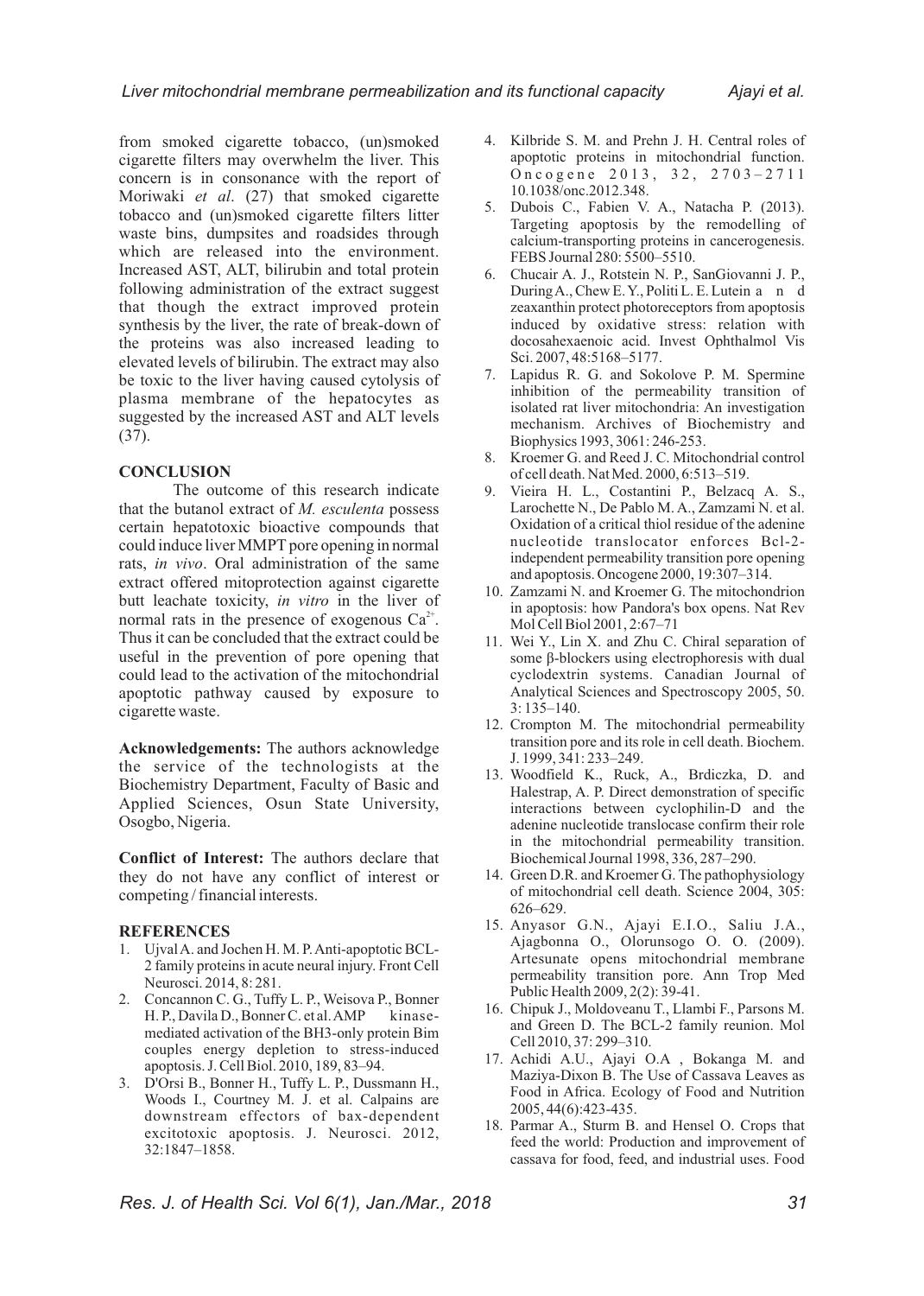Security 2017, 9(5):907–927

- 19. Fiedor J. and Burda K. Potential Role of Carotenoids as Antioxidants in Human Health and Disease. Nutrients 2014, 6(2):466–488.
- 20. World Health Organization WHO Report on the Global Tobacco Epidemic, 2008: The MPOWER Package. Geneva: World Health Organization 2008.
- 21. Vainio H. Is passive smoking increasing cancer risk? Scand. J Work Environ. Health 1987, 13(3):193–196.
- 22. Ozoh O. B., Akanbi M. O., Amadi C. E., Vollmer W. and Bruce N. The prevalence of and factors associated with tobacco smoking behavior among long-distance drivers in Lagos, Nigeria. Afr Health Sci. 2017, 17(3): 886–895.
- 23. Novotny T. E., Lum K. and Smith E. Cigarettes butts and the case for an environmental policy on hazardous cigarette waste. Int. J. Environ. Res. Public Health 2009, 6:1691–705.
- 24. Hoffmann D. and Hoffmann I. The changing cigarette, 1950–1995. J Toxicol Environ Health; 1997, 50:307–64.
- 25. Warne MStJ, Patra R. W. and Cole B. Toxicity and a Hazard Assessment of Cigarette Butts t Aquatic Organisms [abstract]. Interact 2002- Programme and Abstract Book. Sydney: The Royal Australian Society Chemical Institute, the Australasian Society of Ecotoxicology and the International Chemometrics Society 2002, 192.
- 26. Micevska T., Warne MStJ and Pablo F. Variation in, and causes of, toxicity of cigarette butts to a cladoceran and microtox. Arch. Environ. Contam. Toxicol. 2006, 50: 205–12.
- 27. Moriwaki H., Kitajima S. and Katahira K. Waste on the roadside, 'poi-sute' waste: its distribution and elution potential of pollutants into environment. Waste Manag. 2009, 29:1192–1197.
- 28. Doll, R., Petro R. and Borelian J. Mortality in relation to smoking: 50 years' observations on male British doctors. BMJ 2004, 328(7455):1519.
- 29. Oreskes N. and Conway E. M. Merchants of Doubt: How a Handful of Scientists Obscured the

Truth on Issues from Tobacco Smoke to Global Warming. San Francisco, CA: Bloomsbury Press 2010. ISBN 1-59691-610-9.

- 30. Michaels D. Doubt is their product: how industry's assault on science threatens your health. Oxford [Oxfordshire]: Oxford University Press 2008, pp. 4–5. ISBN 0-19-530067-X.
- 31. Brandt A. M. The cigarette century: the rise, fall and deadly persistence of the product that defined America. New York: Basic Books, a member of the Perseus Books Group, 2007. ISBN 0-465-07047-7.
- 32. Bjerregaard B. K., Raaschou-Nielsen O., Sørensen M., Frederiksen K., Tjønneland A., Rohrmann S. et al. The effect of occasional smoking on smoking-related cancers: in the European Prospective Investigation into Cancer and Nutrition (EPIC). Cancer Causes & Control 2006, **17** (10): 1305–1309.
- 33. Pell J. P., Haw S., Cobbe S., Newby D. E., Pell A. C., Fischbacher C et al.Smoke-free legislation and hospitalizations for acute coronary syndrome. The New England Journal of Medicine 2008, **359** (5): 482–491.
- 34. Winickoff J. P., Friebely J. and Tanski S. E. Beliefs about the health effects of "thirdhand" smoke and home smoking bans. Pediatrics 2009, 123(1):e74- 79.
- 35. Sanz A., Caro P. and Barja G. Protein restriction without strong caloric restriction decreases mitochondrial oxygen radical production and oxidative DNA damage in rat liver. J Bioenerg. Biomembr. 2004, 36:542–552.
- 36. Lowry O. H., Rosebrough N. J., Farr A. L. and Randall R. J. Protein measurement with the Folin phenol reagent. J Biol Chem 1951,193:265-75.
- 37. Shahjahan M., Sabitha K. E., Jainu M. and Shyamala-Devi C. S. Effect of Solanum trilobatum against carbon tetrachloride-induced hepatic damage in albino rats. Indian J. Med. Res. 2004, 120: 194 – 198.

**Table 1:** Effects of butanol extract of *Manihot esculenta* leaf on some serum liver function parameters

| Groups/             | AST (U/L)          | ALT (U/L)          | <b>T-BIL</b>         | D-BIL                | $TP$ (mg/dl)     |
|---------------------|--------------------|--------------------|----------------------|----------------------|------------------|
| <b>Biomarkers</b>   |                    |                    | $(\mu \text{mol/L})$ | $(\mu \text{mol/L})$ |                  |
| Control             | $22.44\pm 0.57$    | $28.17\pm0.83$     | $13.07\pm0.35$       | $58.43\pm0.46$       | $20.82 \pm 1.32$ |
| Extract-<br>treated | $41.08 \pm 1.08^*$ | $92.65 \pm 1.50^*$ | $16.95 \pm 0.40^*$   | $81.83\pm0.20^*$     | $30.14\pm0.86^*$ |

'\*' denotes significance at p<0.005

*Res. J. of Health Sci. Vol 6(1), Jan./Mar., 2018 32*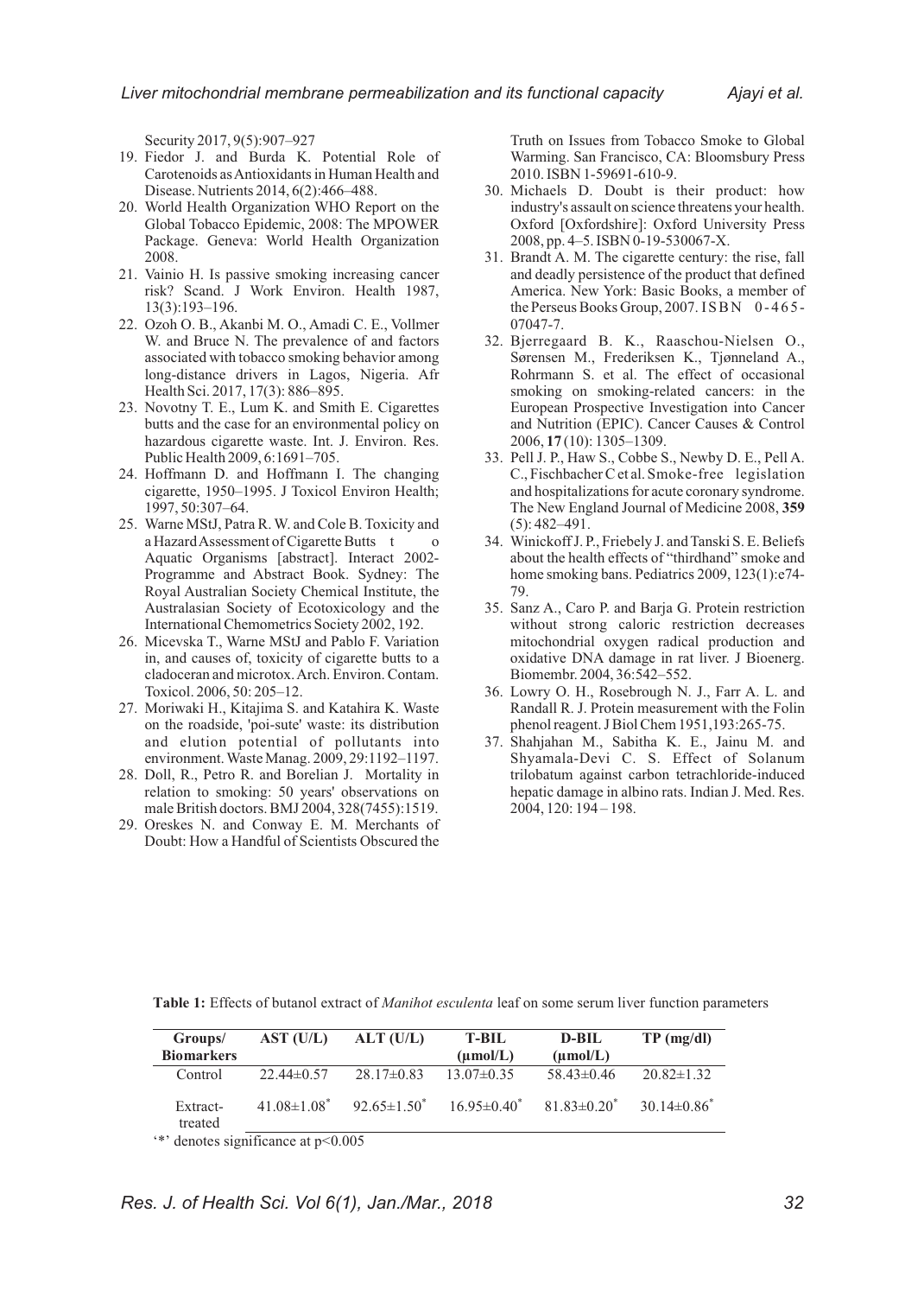

Figure 1: Ca<sup>2+</sup>-induced opening of liver mitochondrial membrane permeability transition (MMPT) pore and inhibition of the opening by Spermine in normal rats.



Figure 2 : The effect of varying concentrations of Cigarette Butt Leachate on liver MMPT Pore opening of Normal rat, in vitro. NTA: No Triggering Agent, TA: Triggering agent (5.68 mM CaCl2), I: Spermine inhibition, CBL10: 200 µg/ml, CBL30:600 µg/ml.